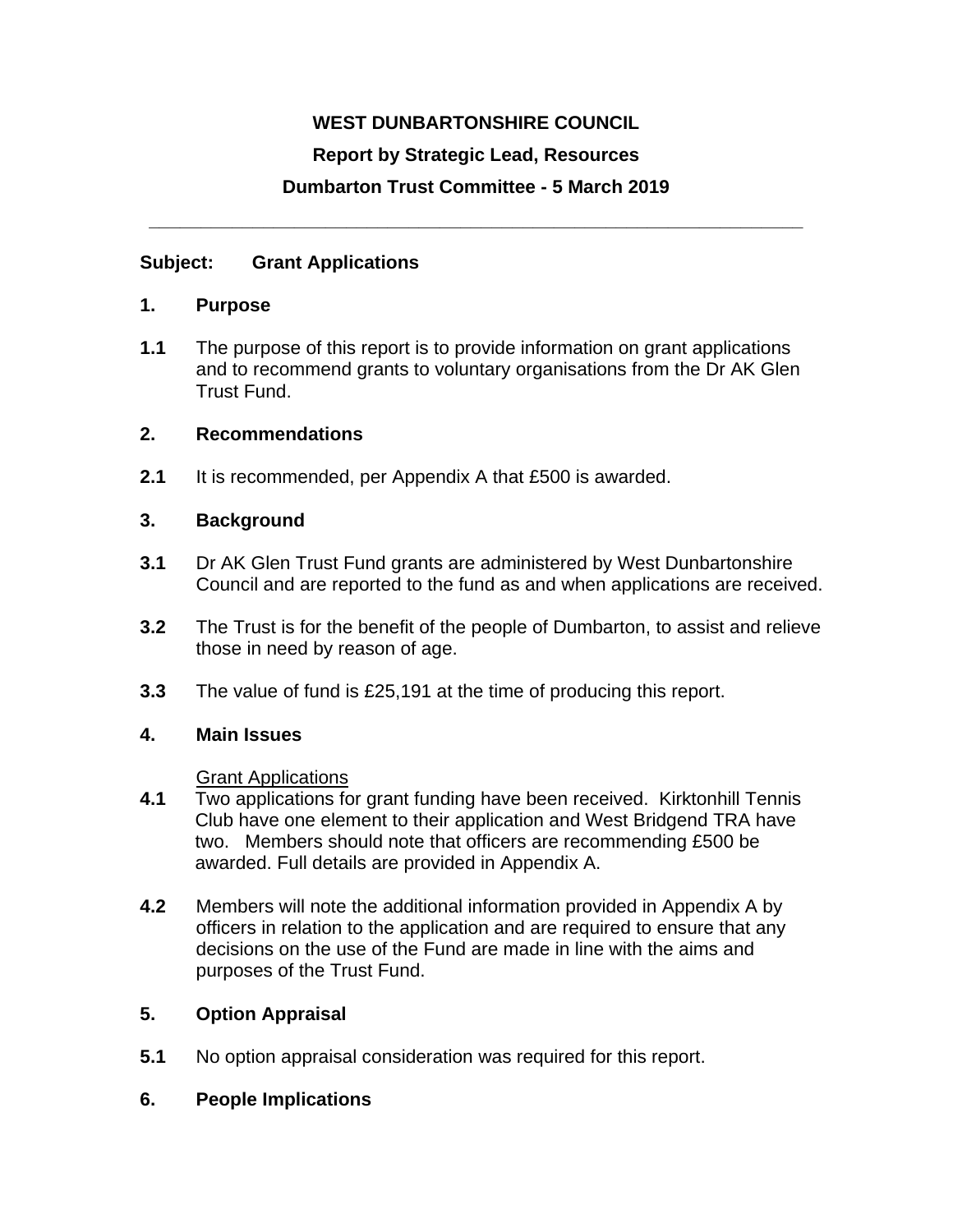**6.1** There are no people implications.

### **7. Financial Implications**

**7.1** The value of fund is currently £25,191. The amount recommended to be paid from the Dr AK Glen Trust Fund is £500, resulting in the balance reducing to £24,691.

### **8. Risk Analysis**

**8.1** The Committee must consider reputational and financial risks when considering grant applications and particularly. As stated at 4.2 above, Members must ensure funds awarded comply with the purposes of the Trust Fund. Organisations funded by the Trust must also comply with the Conditions of Grant which cover issues such as discrimination, health and safety, insurance, etc.

### **9. Equalities Impact Assessment (EIA)**

**9.1** No issues were identified in a screening of applications.

### **10. Environmental Sustainability**

**10.1** No environmental sustainability issues require to be raised in connection with this report.

#### **11. Consultation**

**11.1** All organisations are consulted regarding recommendations of grant prior to the report being submitted to committee.

\_\_\_\_\_\_\_\_\_\_\_\_\_\_\_ Stephen West Strategic Lead, Resources Date: 15 February 2019

| <b>Person to Contact:</b>        | Jackie Allison, Finance Business Partner<br>Telephone: (01389) 737322<br>E-mail: Jackie.allison@west-dunbarton.gov.uk |  |  |
|----------------------------------|-----------------------------------------------------------------------------------------------------------------------|--|--|
| <b>Appendices:</b>               | Appendix A: Detail of applications for assessment                                                                     |  |  |
| <b>Background Papers:</b>        | <b>Grant Application Forms</b>                                                                                        |  |  |
| <b>Wards Affected:</b><br>Ward 3 |                                                                                                                       |  |  |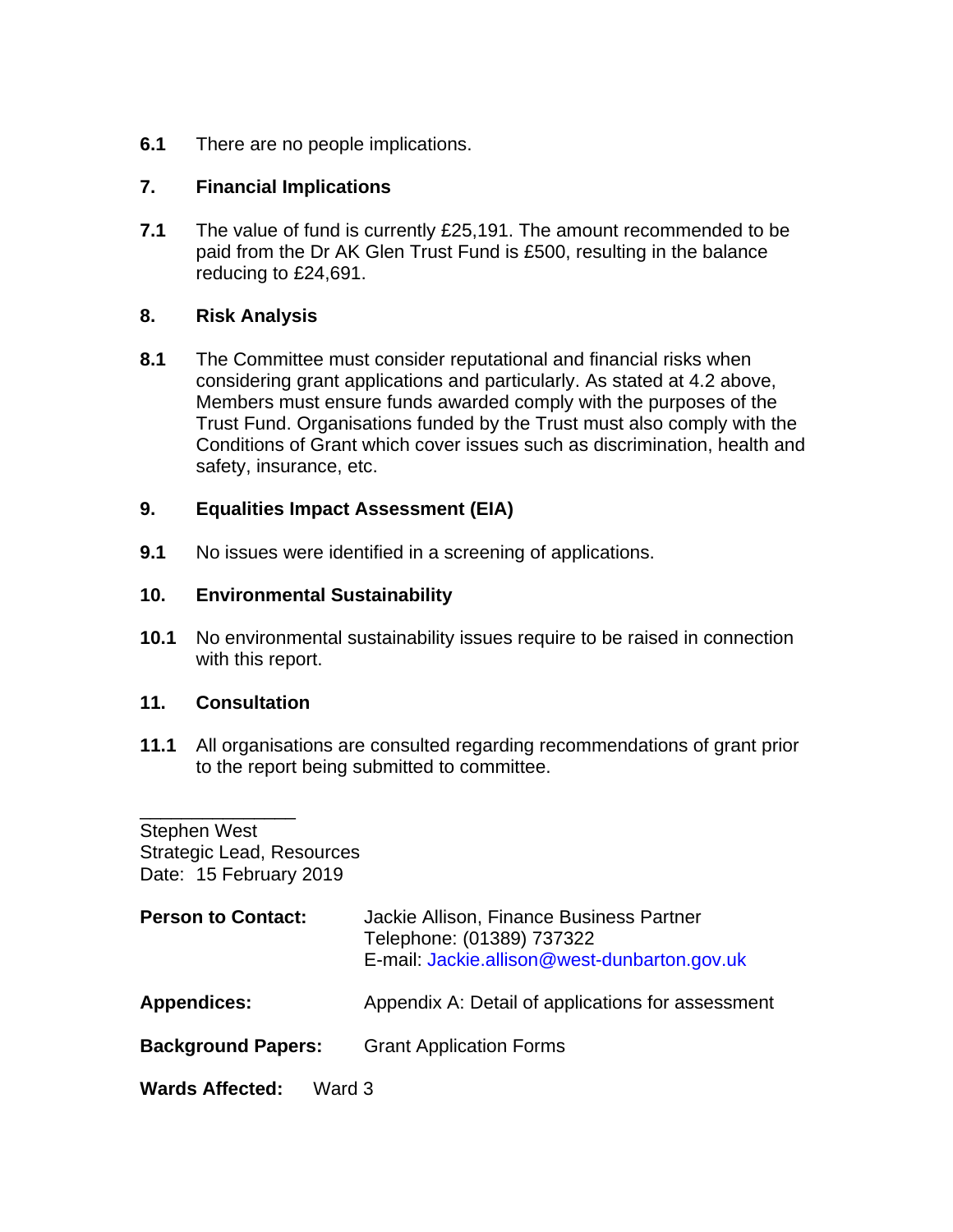# **Dr AK Glen Trust Fund for consideration on December 2018 (2018/19)**

| Organisation                | <b>Purpose of</b>         | <b>Grant requested</b>               | <b>Purpose of grant</b>    | <b>Comments</b>                              |
|-----------------------------|---------------------------|--------------------------------------|----------------------------|----------------------------------------------|
|                             | organisation              |                                      |                            |                                              |
| Kirktonhill Lawn            | Aim to grow the           | 1)£2,900.00                          | The grant will be used to  | <b>Total cost is £3,200.00</b>               |
| <b>Tennis Club</b>          | game and further          |                                      | fund the removal of 4      |                                              |
|                             | the contribution to       |                                      | trees which currently      | <b>Group contribution: they are willing</b>  |
|                             | the physical and          |                                      | overhang the courts,       | to fund the remaining amount of £400         |
|                             | mental health and         |                                      | which pose an              | from the group                               |
|                             | well-being of our         |                                      | immediate health and       |                                              |
|                             | local community           |                                      | safety risk. In the bigger | <b>Recommendation</b> The Trust Fund is      |
|                             | by providing              |                                      | picture, the club cannot   | to be used "for the benefit of the           |
|                             | opportunities and         |                                      | consider laying new        | people of Dumbarton, to assist and           |
|                             | encouraging               |                                      | courts until the trees are | relieve those in need by reason of           |
|                             | players of all            |                                      | removed. The elderly       | age". The maintenance of the                 |
|                             | ages,                     |                                      | owner of the               | trees is the responsibility of the owner     |
|                             | backgrounds and           |                                      | neighbouring property in   | of the trees and if the club wishes to       |
|                             | abilities to have         |                                      | whose garden the trees     | remove or trim them then it can - but        |
|                             | low cost access           |                                      | stand has given her        | this would be for the benefit of the         |
|                             | to first class            |                                      | approval to have the       | club therefore the intended use of the       |
|                             | tennis facilities.        |                                      | work done.                 | grant does not relate directly to the        |
|                             |                           |                                      |                            | criteria of the trust. It is for this reason |
|                             |                           |                                      |                            | that the recommendation is that a nil        |
|                             |                           |                                      |                            | amount be awarded.                           |
|                             |                           |                                      |                            |                                              |
| <b>Number of</b><br>members | How often does<br>it meet | Other grants applied<br>for/ awarded | <b>Bank Balance</b>        | <b>Accounts balance</b>                      |
|                             |                           |                                      |                            |                                              |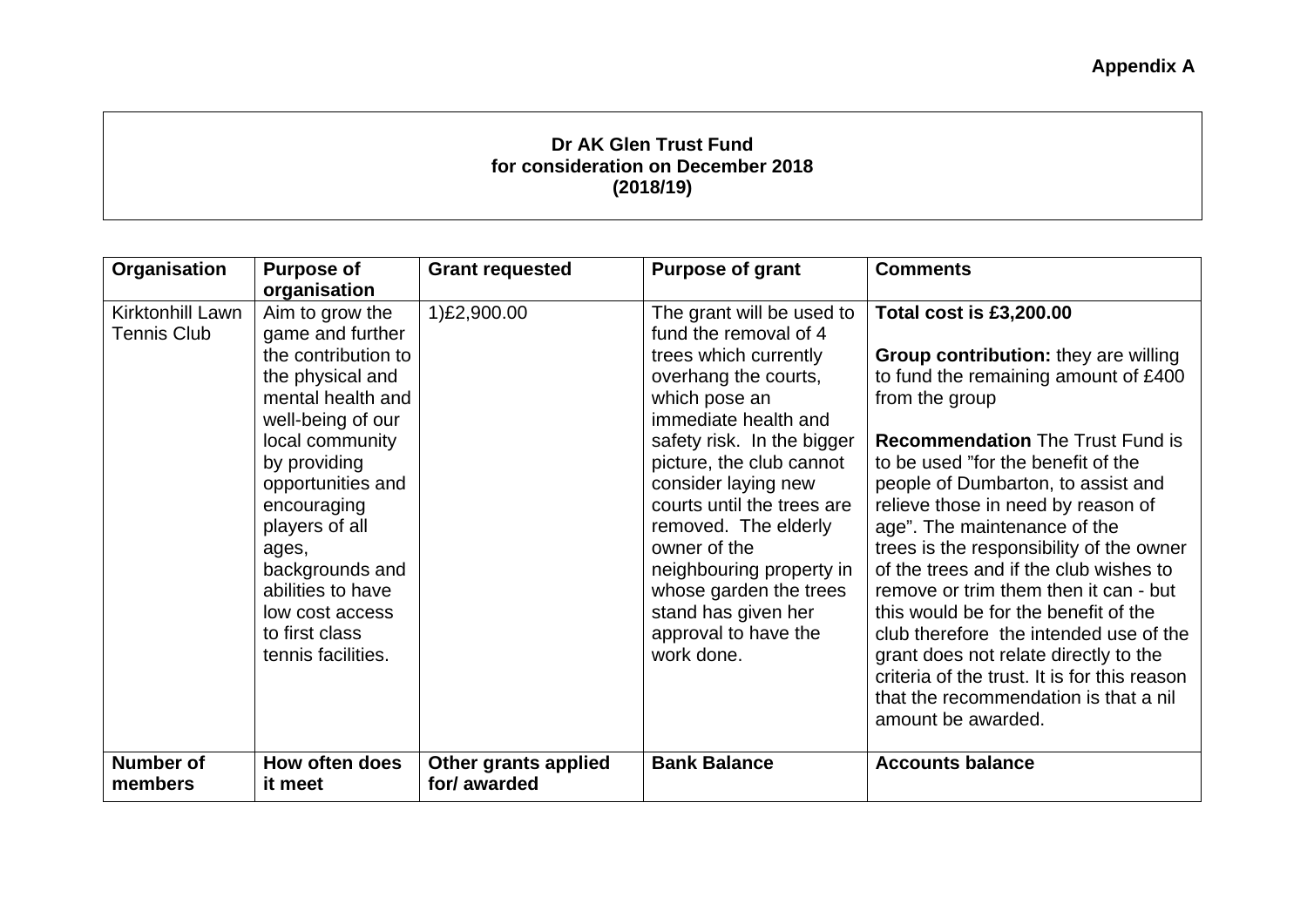| 142 active                                                                                                    | Committee                             | Nov 2017 £300 WD Club   £6,863.84 as at                                                                                     |            | The audited financial statements as at                                                                                                   |
|---------------------------------------------------------------------------------------------------------------|---------------------------------------|-----------------------------------------------------------------------------------------------------------------------------|------------|------------------------------------------------------------------------------------------------------------------------------------------|
| members plus<br>approx. 12 non-<br>members who<br>regularly attend<br>coaching.<br>(13 committee)<br>members) | members meet<br>on a monthly<br>basis | Sport, Approved<br>Nov 2018 £300 WD Club<br>Sport, Awaiting Outcome<br>2019 £50,000 Tennis<br>Scotland, Awaiting<br>Outcome | 02/10/2018 | 30/9/18 are not yet available.<br>The audited financial statements as at<br>30/9/17 confirmed the reserve<br>balance of £6,493 was held. |
|                                                                                                               |                                       |                                                                                                                             |            |                                                                                                                                          |

| Organisation                                                                                                                                                                                                                                                                                | <b>Purpose of</b><br>organisation                                                                                                                                       | <b>Grant requested</b>                                                                                                                                                                                               | <b>Purpose of grant</b>                                                                                                                                                                        | <b>Comments</b> |
|---------------------------------------------------------------------------------------------------------------------------------------------------------------------------------------------------------------------------------------------------------------------------------------------|-------------------------------------------------------------------------------------------------------------------------------------------------------------------------|----------------------------------------------------------------------------------------------------------------------------------------------------------------------------------------------------------------------|------------------------------------------------------------------------------------------------------------------------------------------------------------------------------------------------|-----------------|
| To safeguard and<br>Westbridgend<br>Tenants and<br>promote the<br><b>Residents</b><br>interests of<br>Association<br>tenants/residents<br>in the area on<br>matters<br>concerning<br>housing and the<br>environment of<br>the area, and the<br>social and<br>community life of<br>the area. | 2) £364 to cover the<br>contribution of 2 owner<br>occupiers who have not<br>agreed to contribute.<br>One owner occupier is of<br>working age, the other is<br>Over 65. | 1) To upgrade door entry<br>system at Lomond and<br>Leven Court                                                                                                                                                      | 1) Total cost: £364<br>Group contribution: nil<br>Recommendation: Nil - the two<br>homeowners have a legal<br>responsibility to fund their share of<br>common works                            |                 |
|                                                                                                                                                                                                                                                                                             | 3)£500                                                                                                                                                                  | 2) To fund transportation<br>and ticket price of spring<br>outing to the community<br>cinema in Helensburgh.<br>The outing has been<br>costed for 28 people and<br>will be open only to<br>residents over the age of | 2) Total cost: £500<br>Group contribution:£0<br>Recommendation: £500 The grant is<br>being requested for a selection of<br>residents within the Residents<br>Association. There are members of |                 |